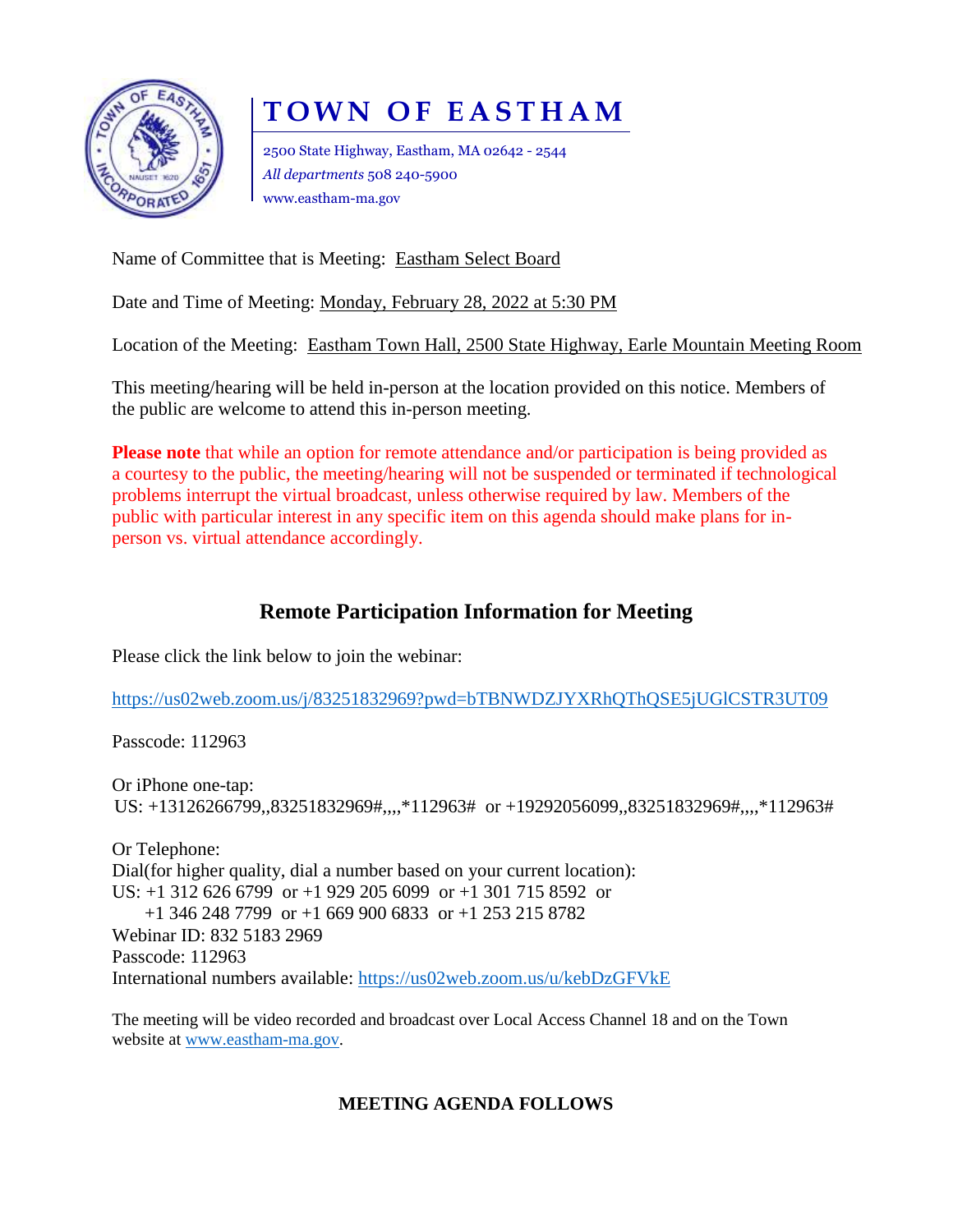#### **AGENDA SELECT BOARD Eastham Town Hall, 2500 State Highway, Eastham, MA Monday, February 28, 2022, 5:30 PM**

*Location: Eastham Town Hall – Earle Mountain Room*

## **I. PUBLIC/SELECT BOARD INFORMATION**

## **II. PUBLIC HEARING**

5:30 PM Pole Hearing Request from NSTAR Electric dba EVERSURCE Energy for permission to install  $37' +/-$  of 1-3" conduit from proposed handhole 283/H1 to customer installed handhole 283/H1A

## **III. ADMINISTRATIVE MATTERS**

A. Action/Discussion *(discussion & vote may be taken)*

- 1. 4550 State Highway Acceptance of Deed and Settlement Statement
- 2. COVID Update
- 3. Draft Warrant Review
- 4. Close the Town Warrant
- 5. Appointment Maya Golding, Interim Town Treasurer
- 6. Request to Re-Appoint Suzanne Requa-Trautz, Board of Registrars
- 7. Committee Resignations:
	- a. Michael Harnett Board of Highway Surveyors
	- b. Paul Lagg Eastham Representative to the Barnstable County HOME Consortium Advisory Council
	- c. Silvio Genao Eastham Representative to the Barnstable County Dredge Subcommittee of the Barnstable County Coastal Management Committee
- 8. Committee Appointments:
	- a. Jane Crowley Eastham Representative to the Cape Cod Water Protection **Collaborative**
	- b. Rachel Butler Eastham Representative to the Barnstable County HOME Consortium Advisory Council
	- c. Scott Richards Eastham Representative to the Barnstable County Dredge Subcommittee of the Barnstable County Coastal Management Committee
- 9. Request to Appoint Shellfish Constables:
	- a. Nicole Paine
		- b. Michael O'Connor
		- c. Scott Richards
- 10. Proposed Fee Increases Public Hearing on March 7, 2022
- 11. Request to Place a Question on the Ballot

## **IV. MINUTES**

1. February 7, 2022 Regular Session